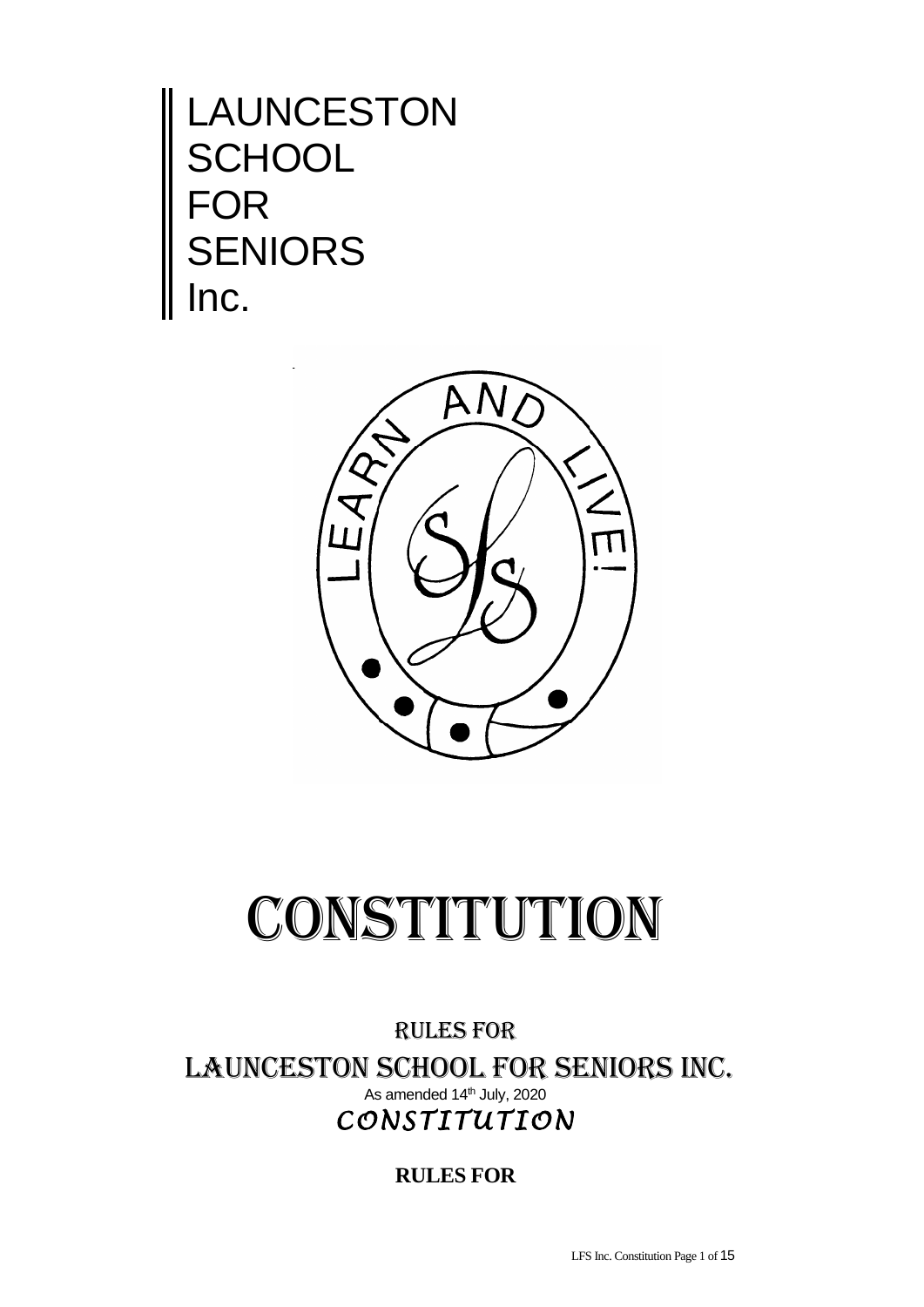## **LAUNCESTON SCHOOL FOR SENIORS Inc.**

*Name of Association*

- 1. The name of the association shall be LAUNCESTON SCHOOL FOR SENIORS INC. (in these rules called "the Association").
- 2. (1) In these rules, unless the contrary intention appears -

*Interpretation*

- (a) "committee" means the committee of management of the Association;
- (b) "general meeting" means a general meeting of members convened in accordance with Rule 13;
- (c) "ordinary committeeperson" means a member of the committee to whom paragraph (b) of sub-rule (1) of rule 23 relates;
- (d) "Act" means the Associations Incorporation Act 1964;
- (e) "Eligible person" shall mean a person who has attained the age of at least 50 years;
- (f) "Form of Registration" is such form or document as the committee of the Association shall adopt or is the form to be completed by an eligible person making application to become a member of the Association.
- (2) In these rules, expressions referring to writing shall, unless the contrary intention appears, be construed as including references to printing, lithography, and other modes of representing or reproducing words in a visible form.
- (3) Words importing one gender include all other genders and words denoting the singular include plural references and vice versa.
- (4) Words or expressions contained in these rules shall be interpreted in accordance with the provisions of the Acts Interpretation Act 1931 and the Act as in force on the date on which these rules are adopted by the Association.
- *Association's Office*
- 3. The office of the Association shall be at 8 High Street, Launceston or such other place as the committee may, from time to time, determine.
	- 4. (1) The basic objects of association are:
		- (a) To foster and promote the educational and social needs, and well being of persons who have attained the age of 50 years.
		- (b) To provide and conduct programs which are educationally, vocationally or socially beneficial for members.
		- (c) To negotiate and contract with local, state and federal government authorities and agencies for the provision of staff, funds, classroom accommodation, equipment and other educational facilities for the benefit of members.
		- (d) To negotiate with and provide lecturers, teachers, demonstrators speakers and other persons to conduct educational, social, recreational and other programs.
		- (e) To collect, arrange, store and disseminate information of education, historical, economic and social nature.

*Objects and purposes of the Association*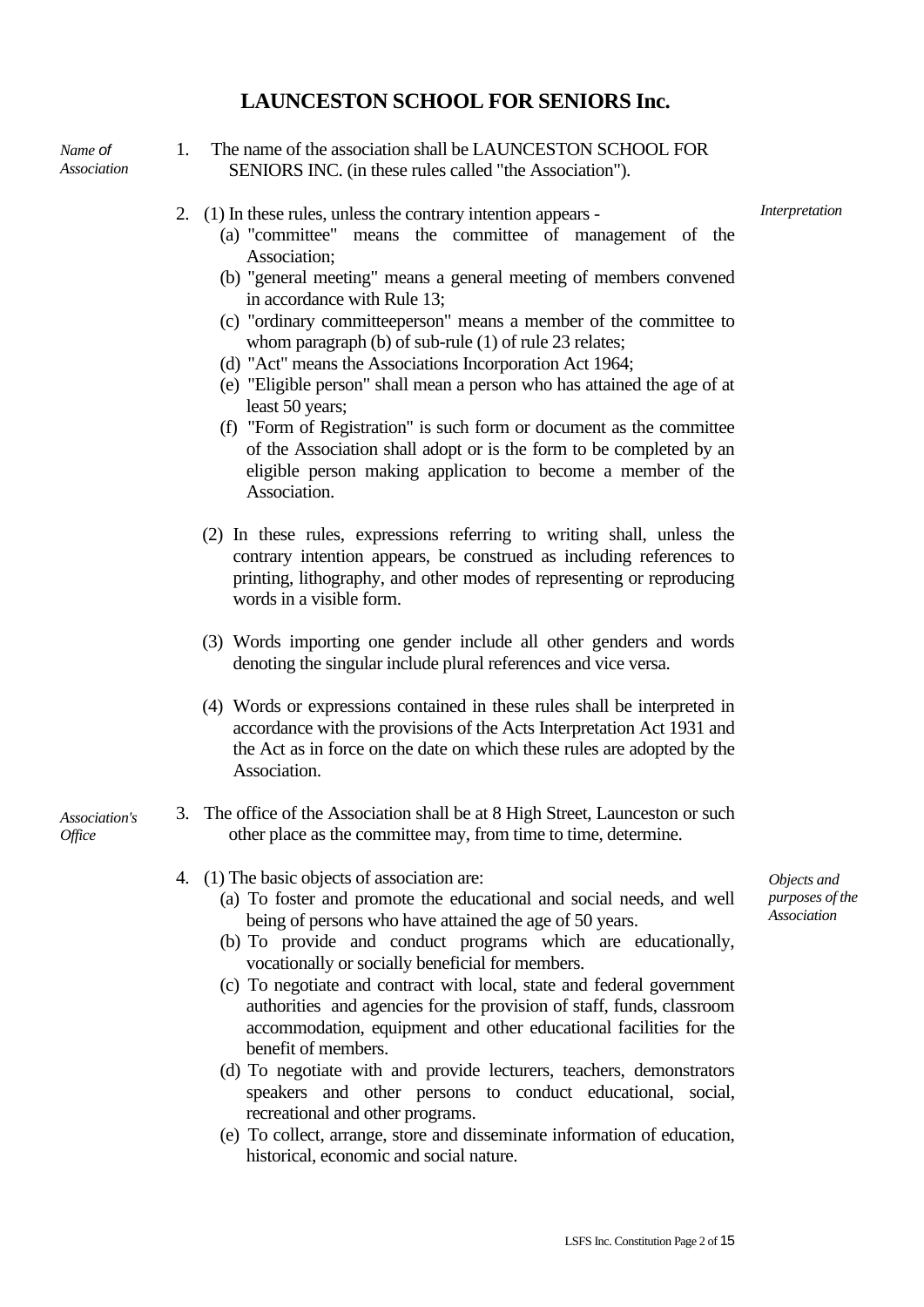- (f) To arrange visits, trips, excursions and other outdoor activities for the benefits of members.
- (2) In addition to the basic objects of the Association, the objects and purposes of the Association be deemed to include-
	- (a) the purchase, taking on lease or in exchange and the hiring or otherwise acquiring of any real or personal property that may be deemed necessary or convenient for any of the objects or purposes of the Association.
	- (b) the buying, selling, and supplying of and dealing in, goods of all kinds.
	- (c) the accepting of any gift, whether subject to a special trust or not, for any one or more of the objects or purposes of the Association.
	- (d) the taking of such steps from time to time as the committee or the members in general meeting may deem expedient for the purpose of procuring contributions to the funds of the Association, whether by way of donation, subscriptions or otherwise.
	- (e) the printing and publishing of such newspapers, periodicals, books leaflets, or other documents as the committee or the members in general meeting may think desirable for the promotion of the objects and purposes of the Association;
	- (f) the borrowing and raising of money in such manner and on such terms as the committee may think fit or as may be approved or directed by resolution passed at a general meeting;
	- (g) subject to the provisions of the *TRUSTEE ACT 1898*, the investment of any moneys of the Association not immediately required for any of its object or purposes in such manner as the committee may from time to time determine;
	- (h) the making of gifts, subscriptions or donations to any of the funds, authorities or institutions to which paragraph (a) of subsection (1) of Section 78 of the Income Tax Assessment Act 1936 of the Commonwealth relates.
	- (i) the establishment and support, or aiding in the establishment and support of associations, institutions, funds, trusts, schemes and conveniences calculated to benefit servants or past servants of the Association and their dependants, and the granting of pensions, allowances or other benefits to servants or past servants of the Association and their dependants, and the making of payments towards insurance in relation to any of those purposes;
	- (j) the establishment and support, or aiding in the establishment or support, of any other association formed for any of the basic objects of the Association;
	- (k) the purchase or acquisition, and undertaking, of all or any part of the property, assets, liabilities and engagements of any Association with which the Association may at any time become amalgamated in accordance with the provisions of the Act and the rules of the Association; and
	- (l) the doing of all such other lawful things as are incidental or conducive to the attainment of the basic objects of the Association or of any of the objects and purposes specified in the foregoing provisions of this sub-rule.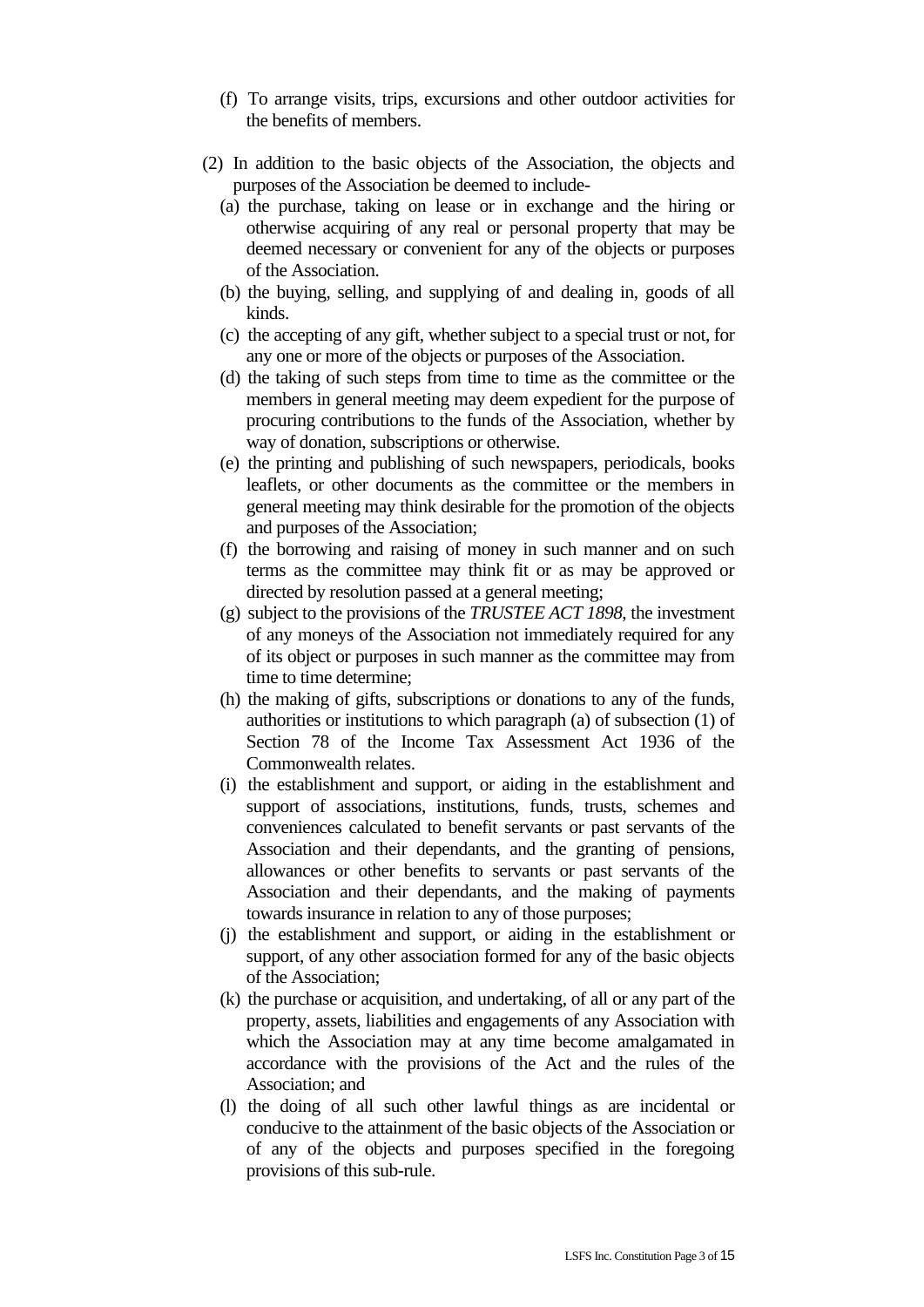- (3) In this rule, "basic objects of the Association" means the objects and purposes of the Association as stated in the application under subsection (2) of section 7 of the Act for the incorporation of the Association lodged with the Commissioner pursuant to that Section.
- 5. (1) Membership of the Association shall consist of *Membership*
	- (a) Persons who are eligible persons and who are lecturers, demonstrators or teachers, or are enrolled as students in a School for Seniors course, or in a course being conducted under its auspices at the date of registration. Membership of the Association shall be for the current financial year only.
	- (b) Eligible persons (not being a person under Rule 5 (1) (a) who complete a form of registration, pay the annual membership fee and the applicable classroom levies and insert that form at the registered office of the Association and are issued with a receipt for the membership fee and classroom levies.
	- (2) A member of the Association may, at any time resign from the association by delivering or sending by post to the public officer a written notice of resignation.
	- (3) Upon receipt of a notice under sub-rule (8) of this rule, the public officer shall remove the name of the member by whom the notice was given from the register of members, whereupon that member ceases to be a member of the Association.
	- (4) A right, privilege, or obligation of a person by virtue of his membership of the Association.
		- (a) is not capable of being transferred or transmitted to another person and
		- (b) terminates upon the cessation of his membership, whether by death, resignation or otherwise.
	- (5) In the event of the Association being wound up-
		- (a) every member of the Association; and
		- (b) every person who, within the period of twelve months immediately preceding the commencement of the winding up, was a member of the Association, is liable to contribute to the assets of the Association for payment of the debts or liabilities of the Association and for the costs, charges, and expenses of the winding up and for the adjustment of the rights of the contributors among themselves such sum, not exceeding one dollar (\$1) as may be required, but a former member is not liable to contribute in respect of any debt or liability of the Association contracted after they ceased to be a member.
	- (6) The committee shall have the power to confer Honorary Membership on any person at its discretion, including Life Membership.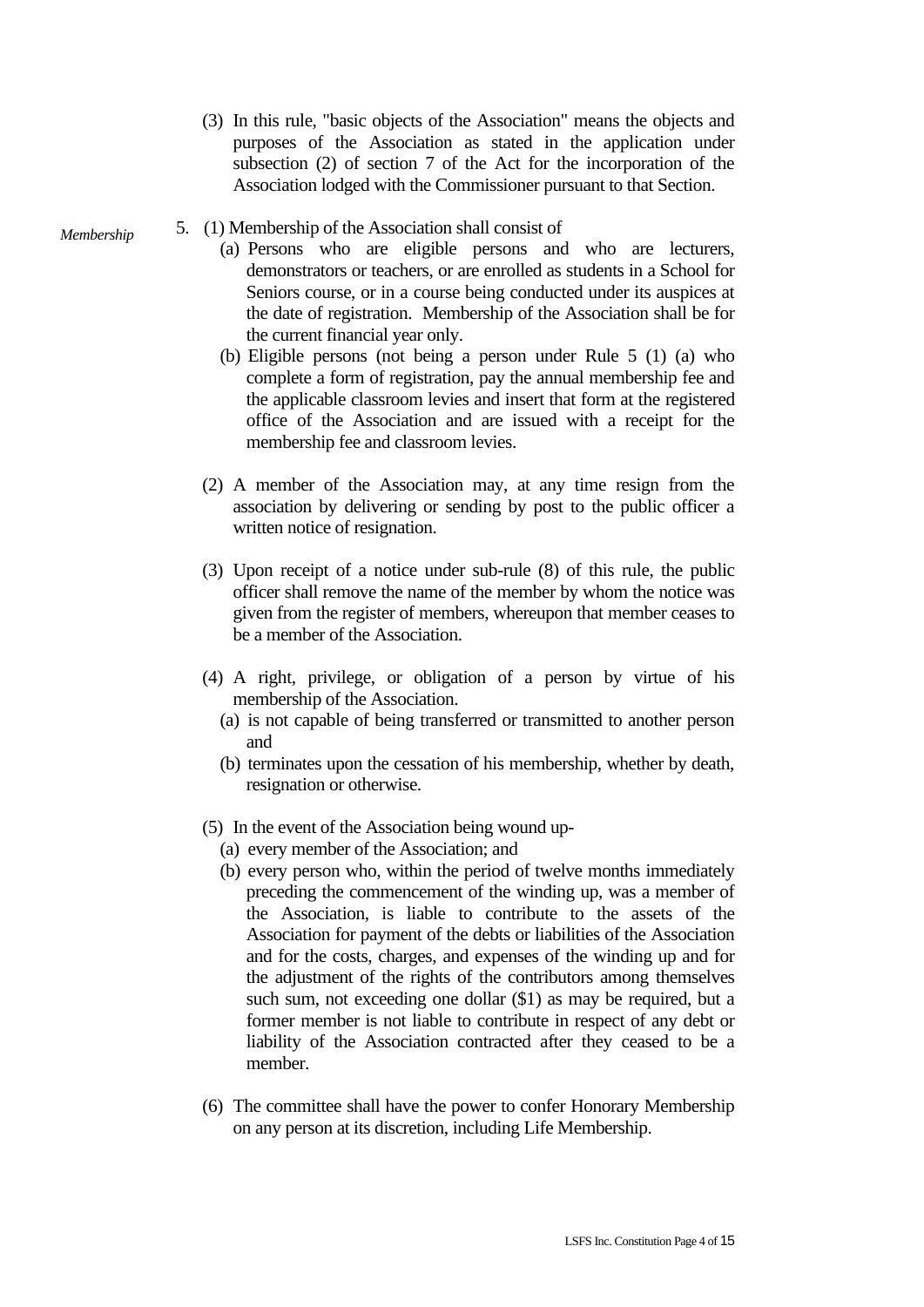*Income and property of Association*

- 6. (1)The property and income of the School however derived shall be applied solely, toward the furtherance of the objectives of the School and no portion thereof shall be paid or transferred, directly or indirectly, by way of dividend, bonus, or otherwise howsoever by way of profit to the members of the School provided that nothing therein shall prevent the payment in good faith or remuneration to an officer or servant of the School in return for any services actually rendered to the School.
	- (2) The School shall not be dissolved except at a meeting of the School specially convened for its purpose and in accordance with the provisions of the Constitution. If upon the dissolution of the School there remains after the satisfaction of all its debts and liabilities any property whatsoever the same shall be transferred to an institution exempt from the payment of taxation under section 23 of the Income Tax Assessment Act 1936 as amended.
	- (3) The Association shall not-
		- (a) appoint a person who is a member of the committee to any office in the gift of the Association to the holder of which there is payable any remuneration by way of salary, fees or allowances; or
		- (b) pay to any such person any remuneration or other benefit in money or money's worth (other than the repayment of out-of pocket expenses)
	- (4) Nothing in the foregoing provisions of this rule prevents the payment in good faith to a servant or member of the Association of --
		- (a) remuneration in return for services actually rendered to the Association by the servant or member or for goods supplied to the Association by the servant or member in the ordinary course of business;
		- (b) a reasonable and proper sum by way of rent for premises let to the Association by the servant or member.
- 7. (1)True accounts shall be kept-
	- (a) of all sums of money received and expended by the Association and the matter in respect of which the receipt or expenditure takes place; and
	- (b) of the property, credits, and liabilities of the Association, and subject to any reasonable restrictions as to time and manner of inspecting them that may be imposed by the Association for the time being, those accounts shall be open to the inspection of the members of the Association.
	- (2) The Treasurer of the Association shall faithfully keep all general records, accounting books and records of receipts and expenditure connected with the operations and business of the Association in such form and manner as the Committee may direct.

*Accounts of receipts, expenditure etc.,*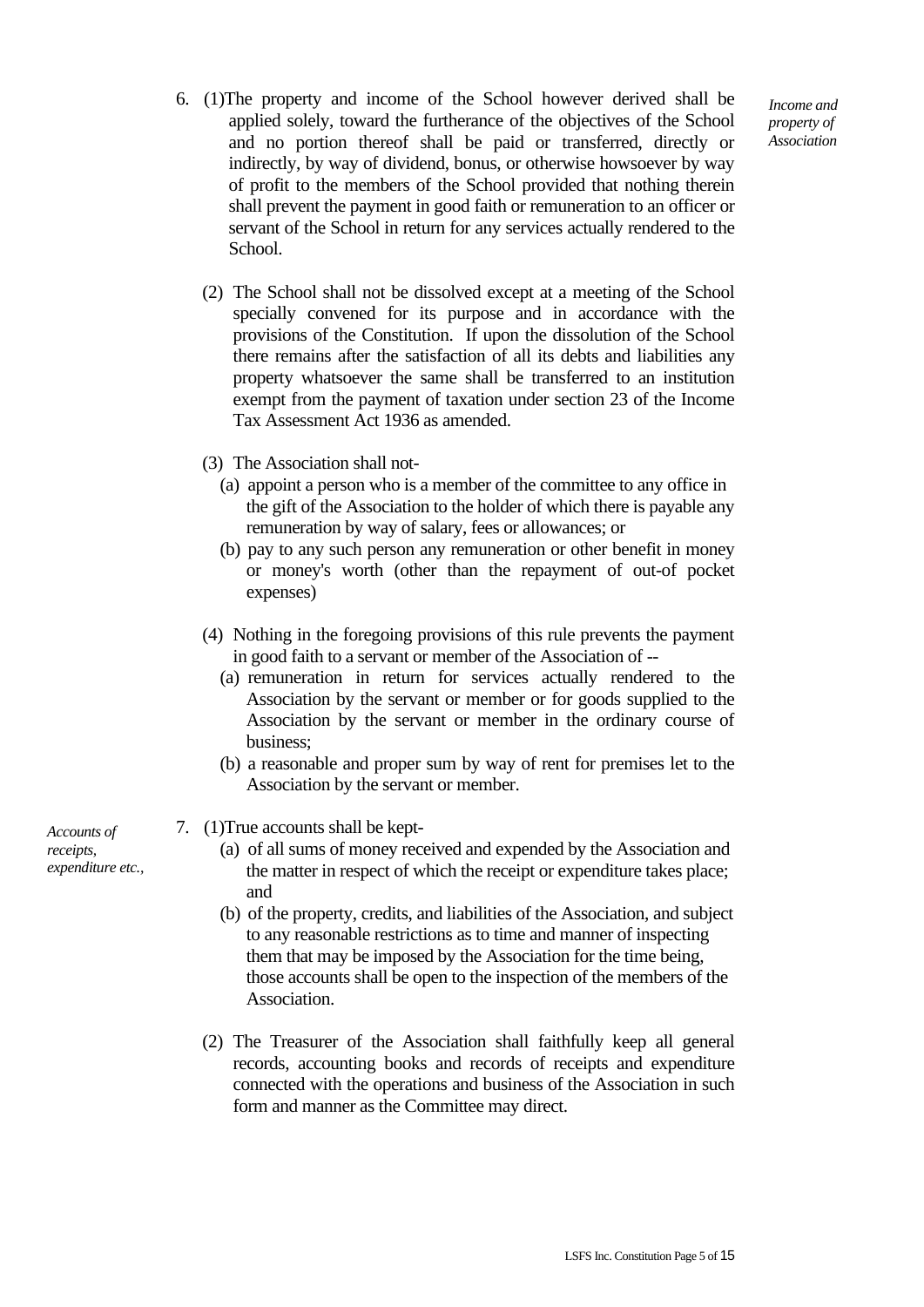- (3) The accounts, books and records referred to in sub-rules (1) and (2) of this rule shall be kept at the Association's office or at such other place as the committee may decide.
- 8. (1) The Treasurer of the Association shall, on behalf of the Association receive all moneys paid to the Association and forthwith after the receipt thereof issue official receipts therefor.

*Banking and Finance*

- (2) The committee shall cause to be opened with such bank as the committee selects a banking account in the name of the Association into which all moneys received shall be paid by the Treasurer as soon as possible after receipt thereof.
- (3) The committee may receive from the Association's bank or bankers for the time being the cheques drawn by the Association on any of its accounts with the bank or bankers and may release and indemnify the bank or bankers from and against all claims, actions, suits, or demands that may be brought against the bank or bankers arising directly or indirectly out of those cheques or the surrender thereof to the Association.
- (4) Except with the authority of the committee, no payment shall be made from the funds of the Association otherwise than by cheque or electronic funds transfer, drawn on the Association's bank account, but the committee may provide the Treasurer with a sum to meet urgent expenditure, subject to the observance of such conditions in relations to the use and expenditure thereof as the committee may impose.
- (5) No cheques or electronic funds transfers, shall be drawn on the Association's bank account except for the payment of expenditure that has been authorised by the committee or exec officers and confirmed at the next committee meeting.
- (6) All cheques, drafts, bills of exchange, promissory notes, and other negotiable instruments shall be signed by such two persons as the committee may from time to time nominate for that purpose.
- 9. (1) At each annual general meeting of the Association, the members present shall appoint a person as the auditor of the Association.
	- (2) A person so appointed shall hold office until the annual general meeting next after that at which he is appointed and is eligible for reappointment.
	- (3) The first auditor of the Association may be appointed by the committee before the first annual general meeting and if so appointed, shall hold office until the first annual general meeting, unless previously removed by a resolution of the members at a general meeting, in which case the members at that meeting may appoint an auditor to act until the first annual general meeting.

*Auditor*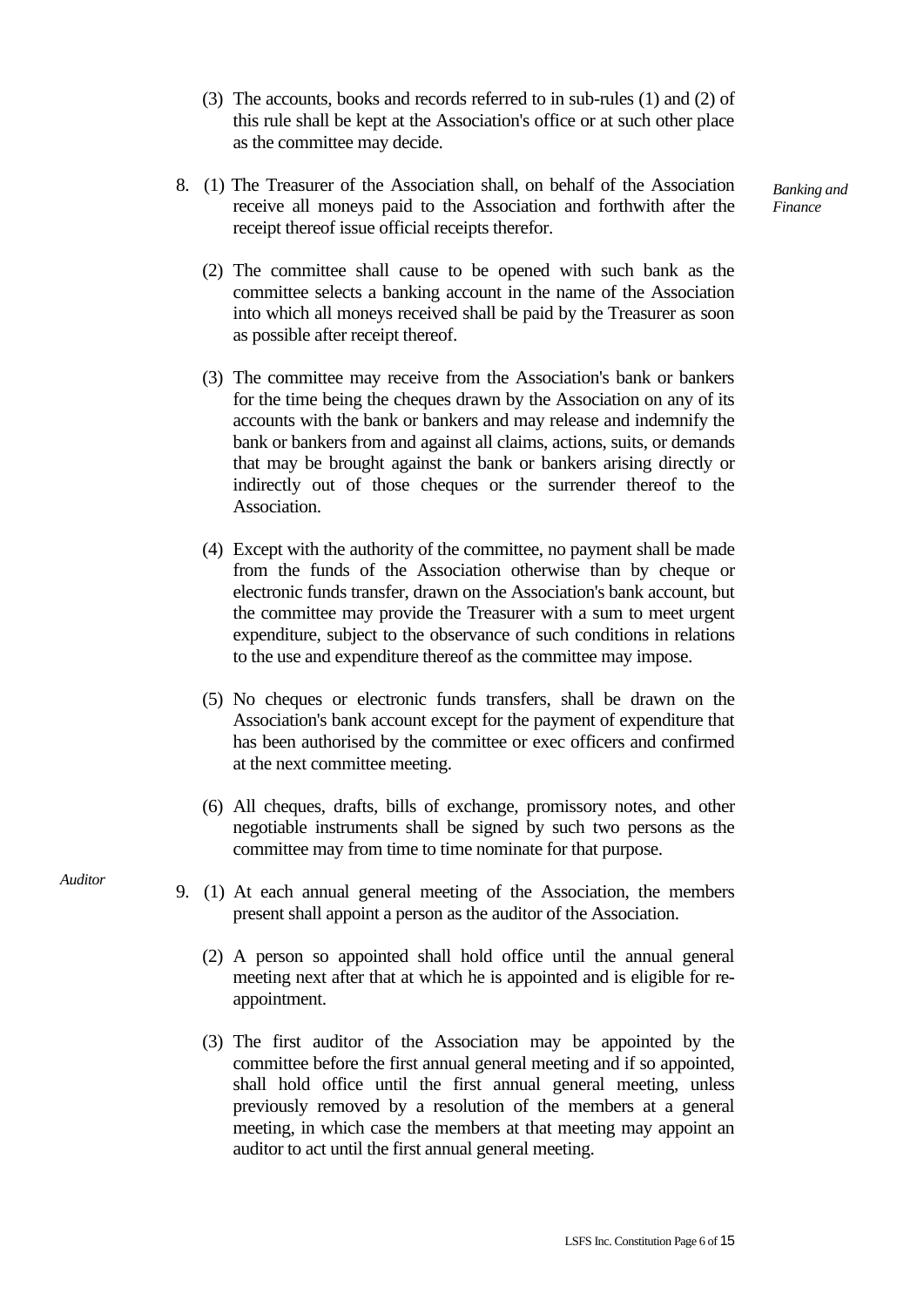- (4) If an appointment is not made at an annual general meeting the committee shall appoint an auditor of the Association for the then current financial year of the Association.
- (5) Except as provided in sub-rule (3) of this rule, the auditor may only be removed from office by special resolution.
- (6) If a casual vacancy occurs in the office of auditor during the course of a financial year of the Association, the committee may appoint a person as the auditor and the person so appointed shall hold office until the next succeeding annual general meeting.
- 10. (1) Once at least in each financial year of the Association or in the event of the resignation or death of the Treasurer, the accounts of the Association shall be examined by the Auditor.

*Audit of Accounts*

- (2) The Auditor shall certify as to the correctness of the accounts of the Association and shall report thereon to the members present at the annual general meeting.
- (3) In the report, and in certifying to the accounts, the auditor shall state-
	- (a) whether they have obtained the information required by them;
	- (b) whether in their opinion, the accounts are properly drawn up so as to exhibit a true and correct view of the financial position of the Association according to the information at their disposal and the explanations given to them and as shown by the books of the Association; and
	- (c) whether the rules relating to the administration of the funds of the Association have been observed.
- (4) The public officer of the Association shall cause to be delivered, in conjunction with the treasurer, to the auditor a list of all the accounts, books, and records of the Association.
- (5) The auditor-
	- (a) has a right of access to the accounts, books, records, vouchers, and documents of the Association;
	- (b) may require from the servants of the Association such information and explanations as may be necessary for the performance of their duties as auditor;
	- (c) may employ persons to assist them in investigating the accounts of the Association; and
	- (d) may, in relation to the accounts of the Association, examine any member of the Committee or any servant of the Association.

*Annual General Meeting*

- 11. (1) The Association shall, in each year, hold an annual general meeting.
	- (2) The annual general meeting shall be held on such day (being no later than three months after the close of the financial year of the Association) as the committee may determine.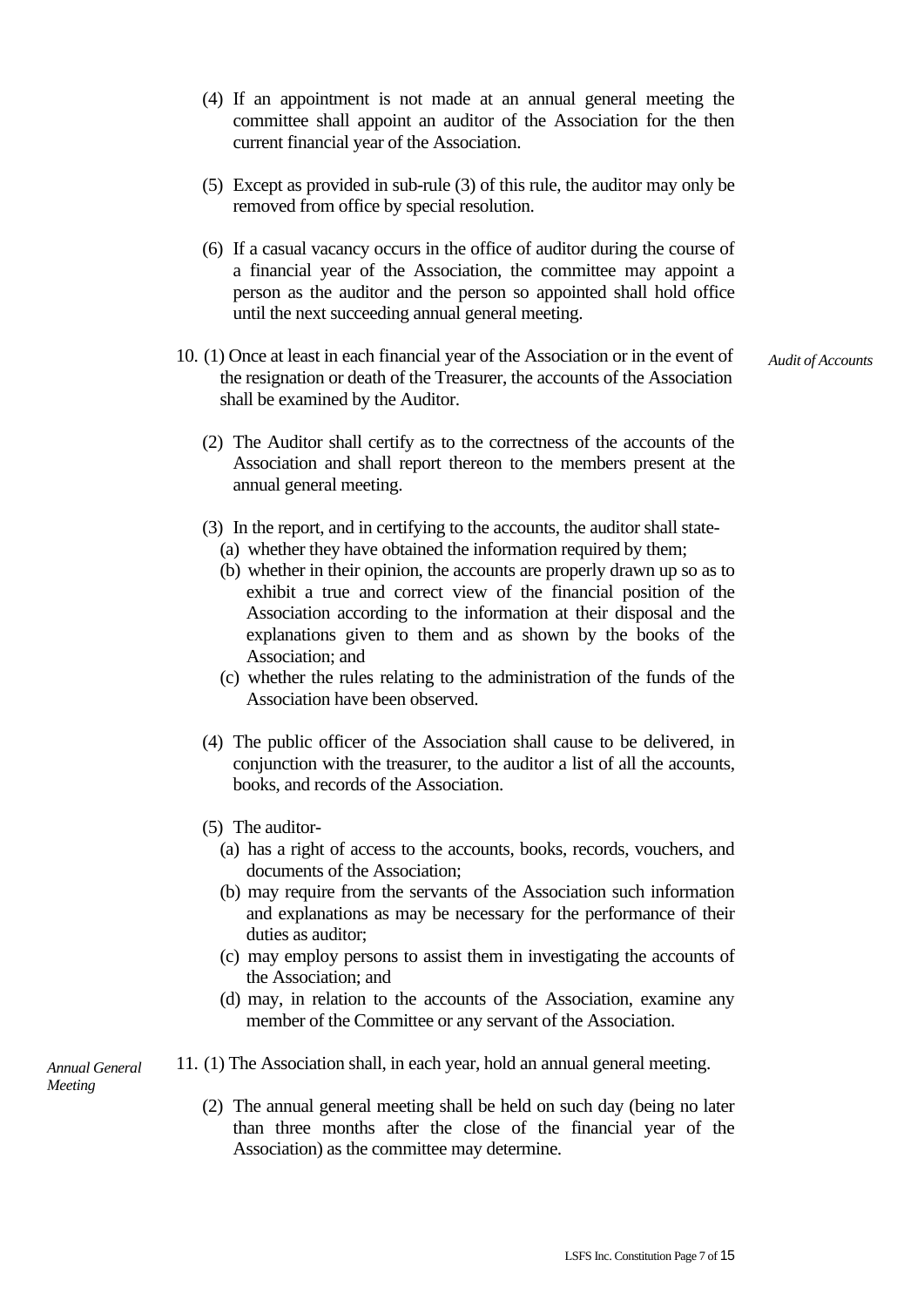- (3) The annual general meeting shall be in addition to any other general meetings that may be held in the same year.
- (4) The annual general meeting shall be specified as such in the notice convening it.
- (5) The ordinary business of the annual general meeting shall be-
	- (a) to confirm the minutes of the last preceding annual general meeting and of any general meeting held since that meeting;
	- (b) to receive from the committee. auditor, and servants of the Association reports upon the transactions of the Association during the last preceding financial year;
	- (c) to elect the officers of the Association and the ordinary committee;
	- (d) to appoint the auditor and determine his remuneration; and
	- (e) to determine the remuneration of servants of the Association
- (6) The annual general meeting may transact special business of which notice is given in accordance with these rules.
- (7) All general meetings other than the annual general meeting shall be called special general meetings.
- 12. (1) The committee may, whenever it thinks fit, convene a special general meeting of the Association.

*Special General Meeting*

- (2) The committee shall, on the requisition in writing of not less than ten members, convene a special general meeting of the Association.
- (3) A requisition for a special general meeting shall state the objects of the meeting and shall be signed by the requisitionists and deposited at the office of the Association and may consist of several documents in the like form, each signed by one or more of the requisitionists.
- (4) If the committee does not cause a special general meeting to be held within twenty one days from the date on which a requisition therefor is deposited at the office of the Association, the requisitionists, or any of them, may convene the meeting; but any meeting so convened shall not be held after three months from the date of the deposit of the requisition.
- (5) A special general meeting convened by requisitionists in pursuance of these rules shall be convened in the same manner as nearly as possible as that in which those meetings are convened by the committee, and all reasonable expenses incurred in convening the meeting shall be refunded by the Association to the persons incurring them.
- 13. At least 14 days before the day on which a general meeting of the association is to be held, the public officer is to publish a notice specifying the place, day and time at which the meeting is to be held and the nature of the business that is to be transacted at the meeting. A notice is published for the above purposes if the notice is inserted in a

*Notices of general meetings*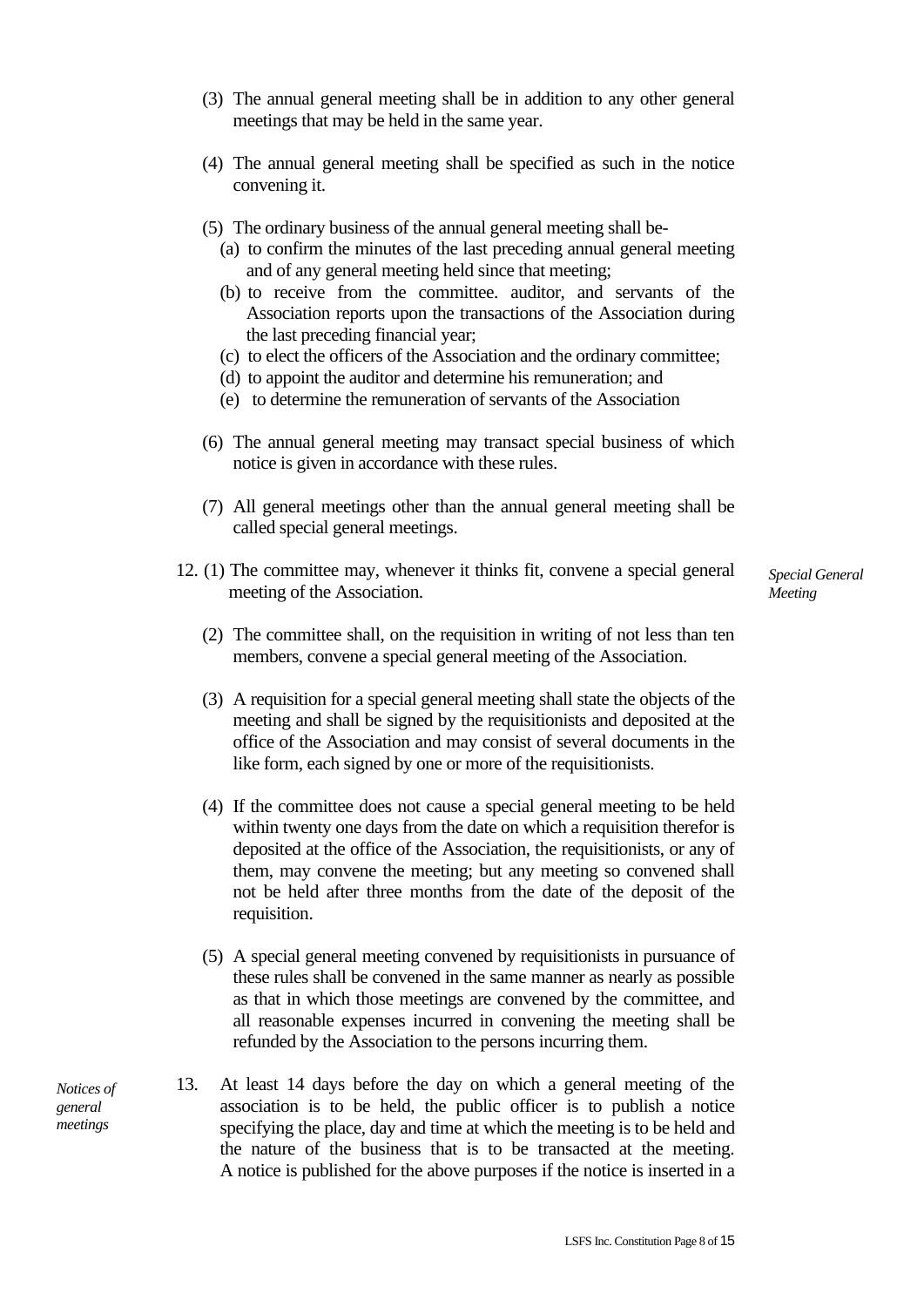local northern newspaper and/or is sent to email address' that members have nominated as email address' to which notices from the association may be sent and/or appears on the website of the association and/or is posted on the formal school notice board.

- 14. (1)All business that is transacted at special general meetings and all business that is transacted at the annual general meeting, with the exception of that specially referred to in these rules as being the ordinary business of the annual general meeting, shall be deemed to be special business.
	- (2) No item of business shall be transacted at a general meeting unless a quorum of members entitled under these rules to vote is present during the time when the meeting is considering that item.
	- (3) Fifteen members personally present (being members entitled under these rules to vote thereat) constitute a quorum for the transaction of the business of a general meeting.
	- (4) If within one hour after the appointed time for the commencement of a general meeting a quorum is not present, the meeting if convened upon the requisition of members, shall be dissolved; and in any other case it shall stand adjourned to the same day in the next week, at the same time and (unless another place is specified by the chair at the time of the adjournment or by written notice to members given before the day to which the meeting is adjourned) at the same place, and if at the adjourned meeting a quorum is not present within one hour after the time appointed for the commencement of the meeting the meeting shall be dissolved.
- 15. (1) The Chair or in their absence the Vice-Chair shall preside as chair at every general meeting of the Association.

*Chairing Meeting*

- (2) If the Chair and Vice-Chair are absent from a general meeting, the members present shall elect one of their number to preside as chair thereat.
- 16. (1)The chair of a general meeting at which a quorum is present may, with the consent of the meeting, adjourn the meeting from time to time and place to place, but no business shall be transacted at an adjourned meeting other that the business left unfinished at the meeting at which the adjournment took place.
	- (2) Where a meeting is adjourned for fourteen days or more, the like notice of the adjourned meeting shall be given as in the case of the original meeting.
	- (3) Except as provided in the foregoing provisions of this rule, it is not necessary to give any notice of an adjournment or of the business to be transacted at an adjourned meeting.

*Adjournment of general meetings*

*Business and quorum at general meetings*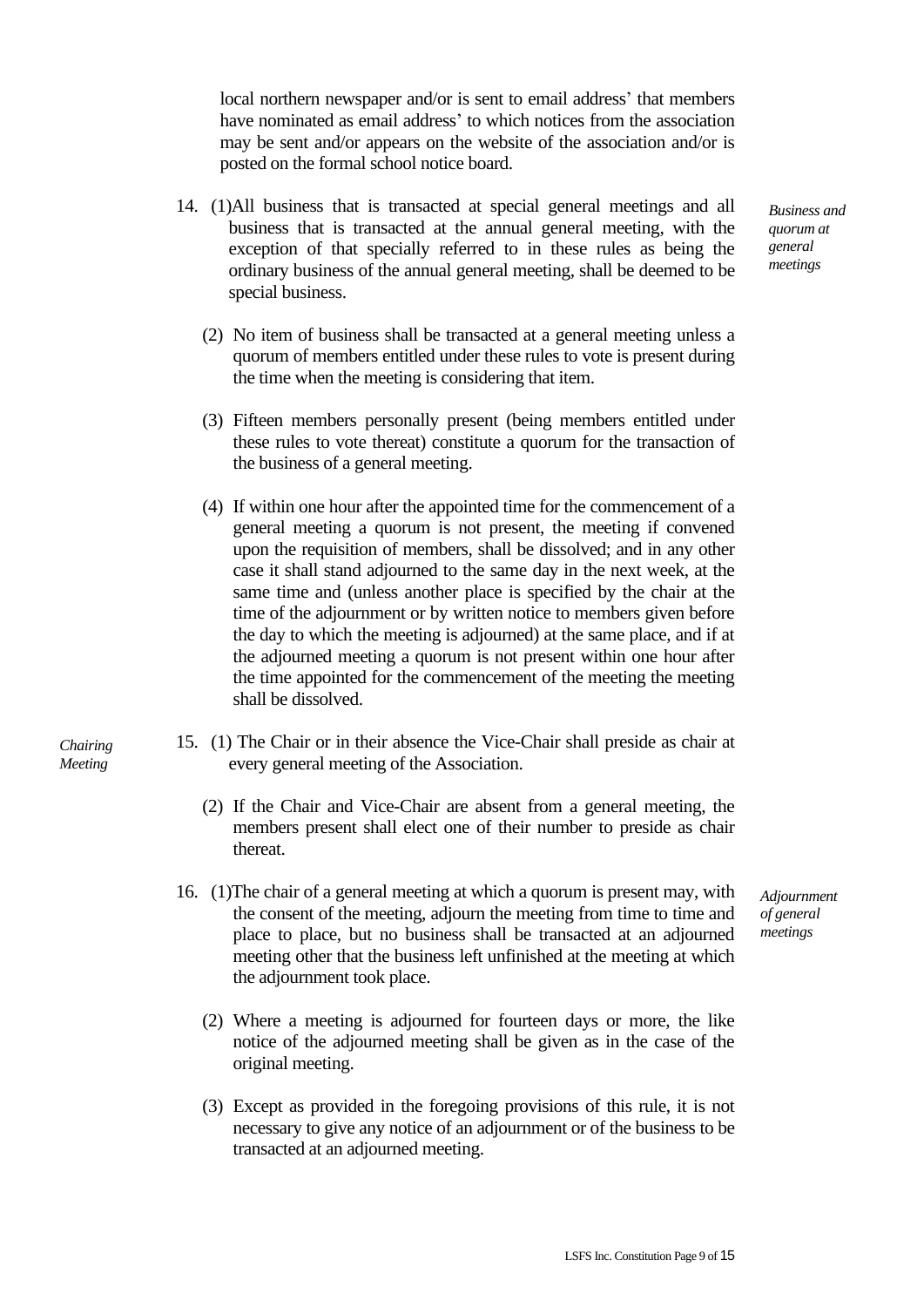| Determination<br>of questions<br>arising at<br>general<br>meetings | 17. A question arising at a general meeting of the Association shall be<br>determined on a show of hands and unless before or on the declaration of<br>the result of the show of hands a poll is demanded, a declaration by the<br>chair that a resolution has, on a show of hands, been carried, or carried<br>unanimously, or carried by a particular majority, or lost, and an entry to<br>that effect in the minute book of the Association is evidence of the fact,<br>without proof of the number or proportion of the votes recorded in favour<br>of, or against, that resolution.     |                          |
|--------------------------------------------------------------------|-----------------------------------------------------------------------------------------------------------------------------------------------------------------------------------------------------------------------------------------------------------------------------------------------------------------------------------------------------------------------------------------------------------------------------------------------------------------------------------------------------------------------------------------------------------------------------------------------|--------------------------|
|                                                                    | 18. (1) Upon any question arising at a general meeting of the Association a<br>member has one vote only.                                                                                                                                                                                                                                                                                                                                                                                                                                                                                      | <b>V</b> otes            |
|                                                                    | (2) All votes shall be given personally.                                                                                                                                                                                                                                                                                                                                                                                                                                                                                                                                                      |                          |
|                                                                    | (3) In the case of an equality of voting on a question the chair of the<br>meeting is entitled to exercise a casting vote.                                                                                                                                                                                                                                                                                                                                                                                                                                                                    |                          |
| Taking of poll                                                     | 19. If at a meeting, a poll on any question is demanded it shall be taken at that<br>meeting in such manner as the chair may direct, and the result of the poll<br>shall be deemed to be the resolution of the meeting on that question                                                                                                                                                                                                                                                                                                                                                       |                          |
|                                                                    | 20. A poll that is demanded on the election of a chair, or on a question of<br>adjournment, shall be taken forthwith, and a poll that is demanded on any<br>other question shall be taken at such time before the close of the meeting<br>as the chair may direct.                                                                                                                                                                                                                                                                                                                            | When poll to be<br>taken |
| Affairs of<br>Association<br>to be<br>managed by<br>a Committee    | 21. (1) The affairs of the Association shall be managed by a committee of<br>management constituted as provided in Rule 23                                                                                                                                                                                                                                                                                                                                                                                                                                                                    |                          |
|                                                                    | (2) The committee-<br>(a) shall control and manage the business and affairs of the Association;<br>(b) may, subject to these rules, exercise all such powers and functions as<br>may be exercised by the Association, other than those powers and<br>functions that are required by these rules to be exercised by general<br>meetings of members of the Association; and<br>(c) Subject to the Act and these rules, has power to perform all such<br>acts and things as appear to the committee to be essential for the<br>proper management of the business and affairs of the Association. |                          |
|                                                                    | 22. (1) The officers of the Association shall be-                                                                                                                                                                                                                                                                                                                                                                                                                                                                                                                                             |                          |

- (a) a Chair
- (b) a Vice-Chair
- (c) a Treasurer, and
- (d) a Secretary
- (2) The provisions of sub-rules (2), (3), and (4) of rule 24, so far as they are applicable and with the necessary modifications, apply to and in relation to the election of persons to any of the offices mentioned in sub-rule (1) of the rule.

*Officers of the Association*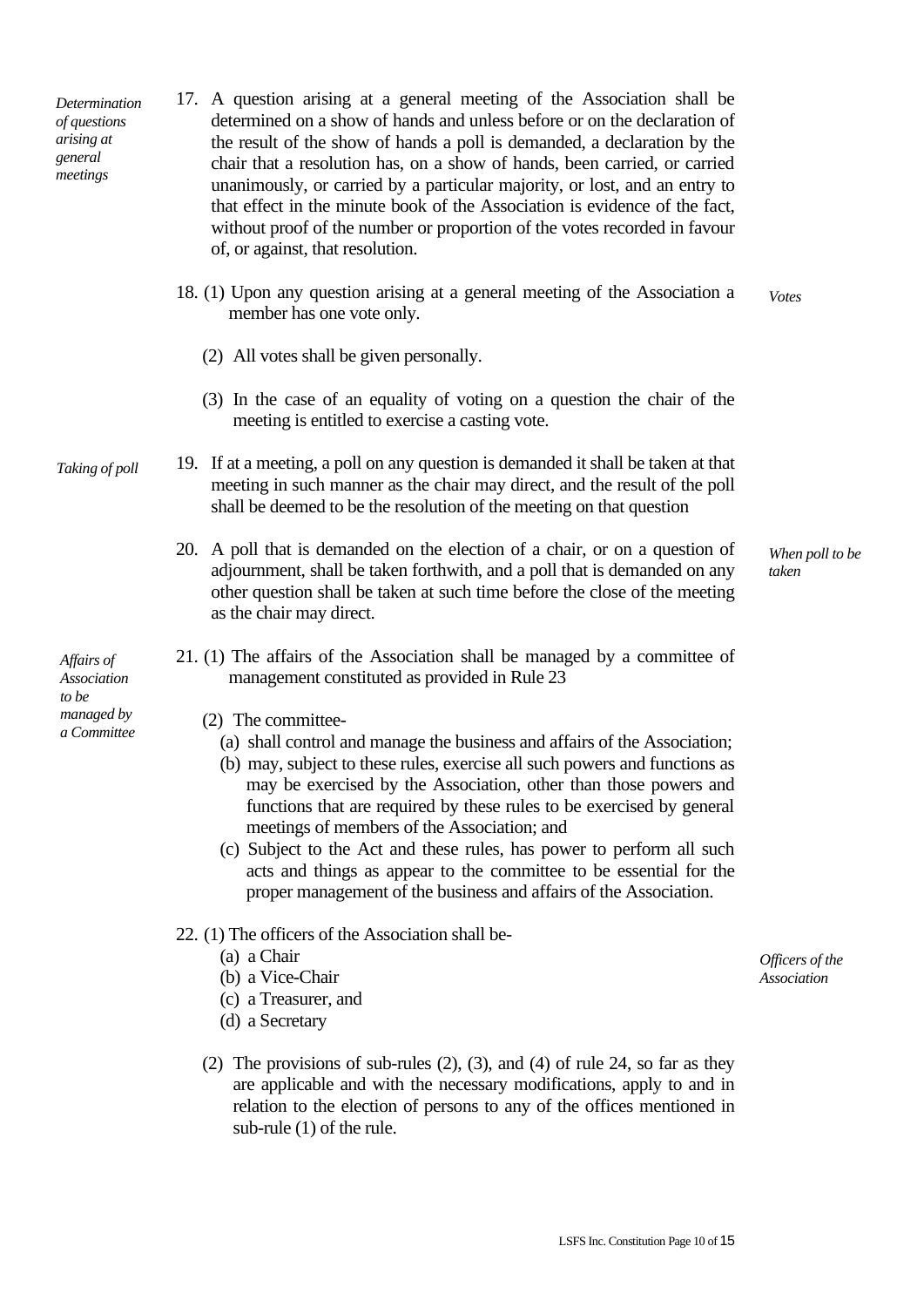- (3) Each officer of the Association shall hold office until the annual meeting next after the date of his election but is eligible for re-election.
- (4) Officers of the Association may serve for not more than three successive years in any one office except as otherwise determined by the committee.
- (5) In the event of a casual vacancy in any office mentioned in sub-rule (1) of this rule, the committee may appoint one its members to the vacant office, and the member so appointed may continue in office up to and including the conclusion of the annual general meeting next following the date of his appointment.
- 23. (1) The committee shall consist of-

(a) the officers of the Association; and

- (b) eleven other members all of whom shall be elected at the annual general meeting of the Association in each year.
- (2) Each ordinary committeeperson shall, subject to these rules, hold office until the annual general meeting next after the date of his election, but is eligible for re-election.
- (3) In the event of a casual vacancy occurring in the office of ordinary committeeperson, the committee may appoint a member of the Association to fill the vacancy, and the member so appointed shall hold office, subject to these rules until the conclusion of the annual general meeting next following the date of his appointment
- 24. (1) Nominations of candidates for election as officers of the Association or as ordinary committeemen-
	- (a) shall be made in writing signed by two members of the Association and accompanied by the written consent of the candidate(which may be endorsed on the form of nomination; and
	- (b) shall be delivered to the public officer of the Association at least seven days before the date fixed for the holding of the annual general meeting.
	- (2) If insufficient nominations are received to fill all vacancies on the committee, the candidates nominated shall be deemed to be elected and further nominations shall be received at the annual general meeting.
	- (3) If the number of nominations received is equal to the number of vacancies to be filled the persons nominated shall be deemed to be elected.
	- (4) If the number of nominations exceeds the number of vacancies to be filled, a ballot shall be held.

*Election of numbers of committee*

*Constitution of the Committee*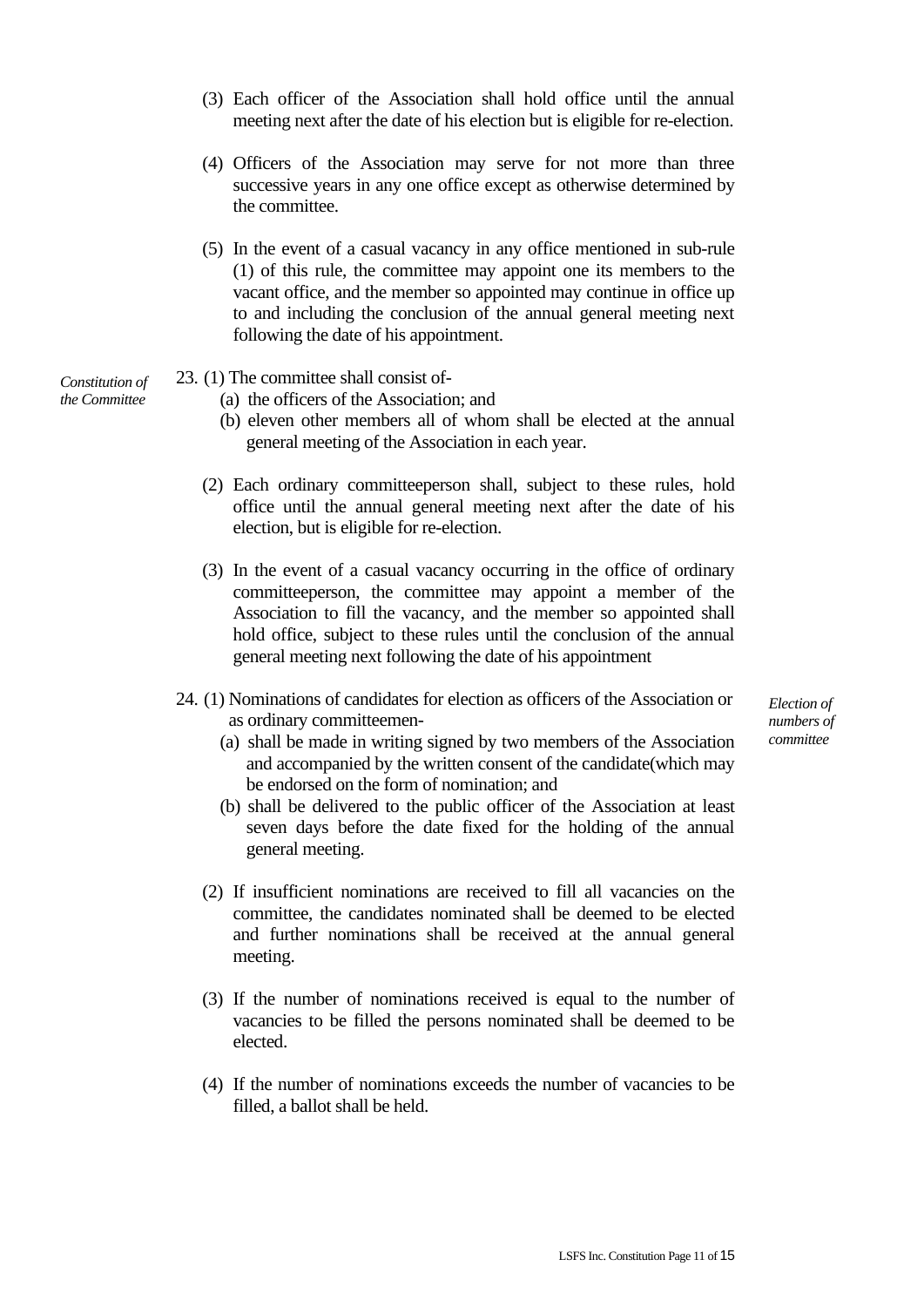- (5) The ballot for the election of officers and ordinary committee shall be conducted at the annual general meeting in such usual and proper manner as the committee may direct.
- *Vacation of office*
- 25. For the purposes of these rules, the office of an officer of the Association or of an ordinary committeeperson becomes vacant if the officer or committeeperson-
	- (a) dies;
	- (b) becomes bankrupt or applies or takes advantage of any law relating to bankrupt or insolvent debtors;
	- (c) becomes of unsound mind;
	- (d) resigns their office by writing under their hand addressed to the committee;
	- (e) ceases to be a resident in the State;
	- (f) fails, without leave granted by the committee, to attend three consecutive meetings of the committee; or
	- (g) ceases to be a member of the Association.
- 26. (1) The committee shall meet at such places and at such times as the committee may determine.

*Meetings of the committee and of subcommittees*

- (2) Special meetings of the committee may be convened by the Chair or any four of its members.
- (3) Notice shall be given to members of the committee of any special meeting, specifying the general nature of the business to be transacted, and no other business shall be transacted at such a meeting.
- (4) Any six members of the committee constitute a quorum for the transaction of the business of a meeting of the committee.
- (5) No business shall be transacted unless a quorum is present and if within half an hour of the time appointed for the meeting a quorum is not present, the meeting shall stand adjourned to the same place and at the same hour of the same day in the following week unless the meeting was a special meeting, in which case it lapses.
- (6) At the meetings of the committee-
	- (a) the Chair or in their absence the Vice-Chair;
	- (b) if the Chair and the Vice-Chair are absent; such one of the remaining members of the committee as may be chosen by the members present, shall preside.
- (7) Questions arising at meetings of the committee or of any subcommittee appointed by the committee shall be determined on a show of hands or, if demanded by a member, by a poll taken in such manner as the person presiding at the meeting may determine.
- (8) Each member present at a meeting of the committee or of any subcommittee appointed by the committee (including the person presiding at the meeting) is entitled to one vote and in the event of an equality of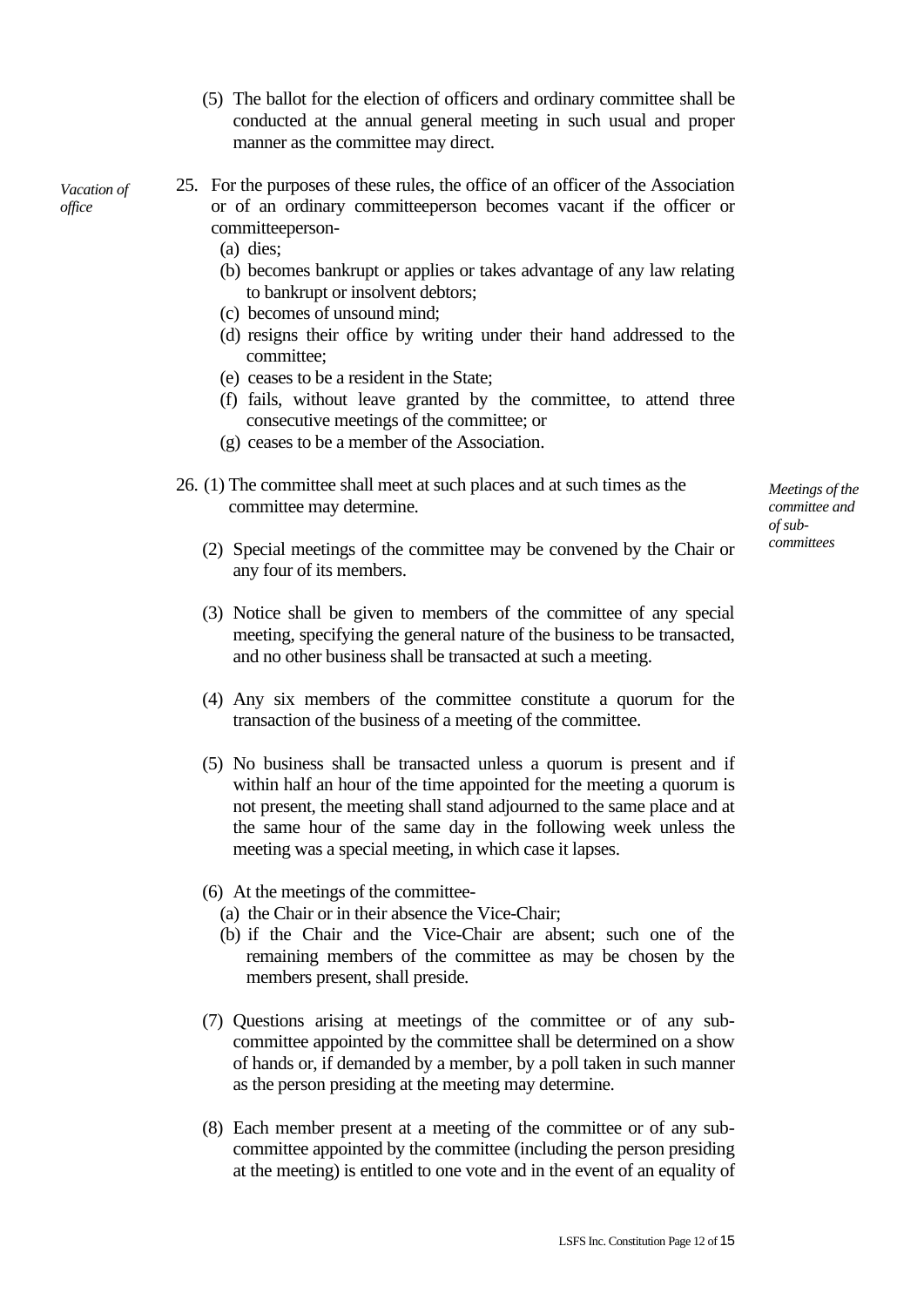votes on any question, the person presiding may exercise a casting vote.

- (9) Minutes of each committee meeting will contain the date of the next meeting and be distributed by email to all committee members immediately after the minutes are compiled by the secretary and chairperson
- 27. (1) A members of the committee who is interested in any contract or arrangement made or proposed to be made with the Association shall disclose their interest at the first meeting of the committee at which the contract or arrangement is first taken into consideration, if their interest then exists, or, in any other case, at the first meeting of the committee after the acquisition of their interest.
	- (2) If a member of the committee becomes interested in a contract or arrangement after it is made or entered into they shall disclose his interest at the first meeting of the committee after they become so interested.
	- (3) No member of the committee shall vote as a member of the committee in respect of any contract or arrangement in which they is interested and if they do so the vote shall not be counted.
	- 28. (1) The committee may at any time appoint a sub-committee from the committee as it may think fit and shall prescribe the powers and functions thereof.
		- (2) The committee may co-opt as members of a sub-committee such persons as it thinks fit, whether or not those persons are members of the Association, but a person so co-opted is not entitled to vote.
		- (3) Three appointed members of a sub-committee constitute a quorum at a meeting of the sub-committee.
		- (4) The Chair of the Association is responsible for calling meetings of a sub-committee.
		- (5) Written notice of each sub-committee meeting shall be served on each member of the sub-committee by delivering it to them at a reasonable time before the meeting or by sending it by post in a prepaid letter addressed to him at their usual or last-known place of abode in time to reach them in due course of post before the date of the meeting.
		- (6) The Chair, the Vice-Chair, the Treasurer, and the Secretary Constitute an executive committee, which may issue instructions to the public officer and the servants of the Association in matters of urgency connected with the management of the affairs of the Association during the intervals between meetings of the committee, and where any such instructions are issued shall report thereon to the next meeting of the committee.

*and executive meetings*

*Sub-committees* 

*Disclosure of interest in contracts*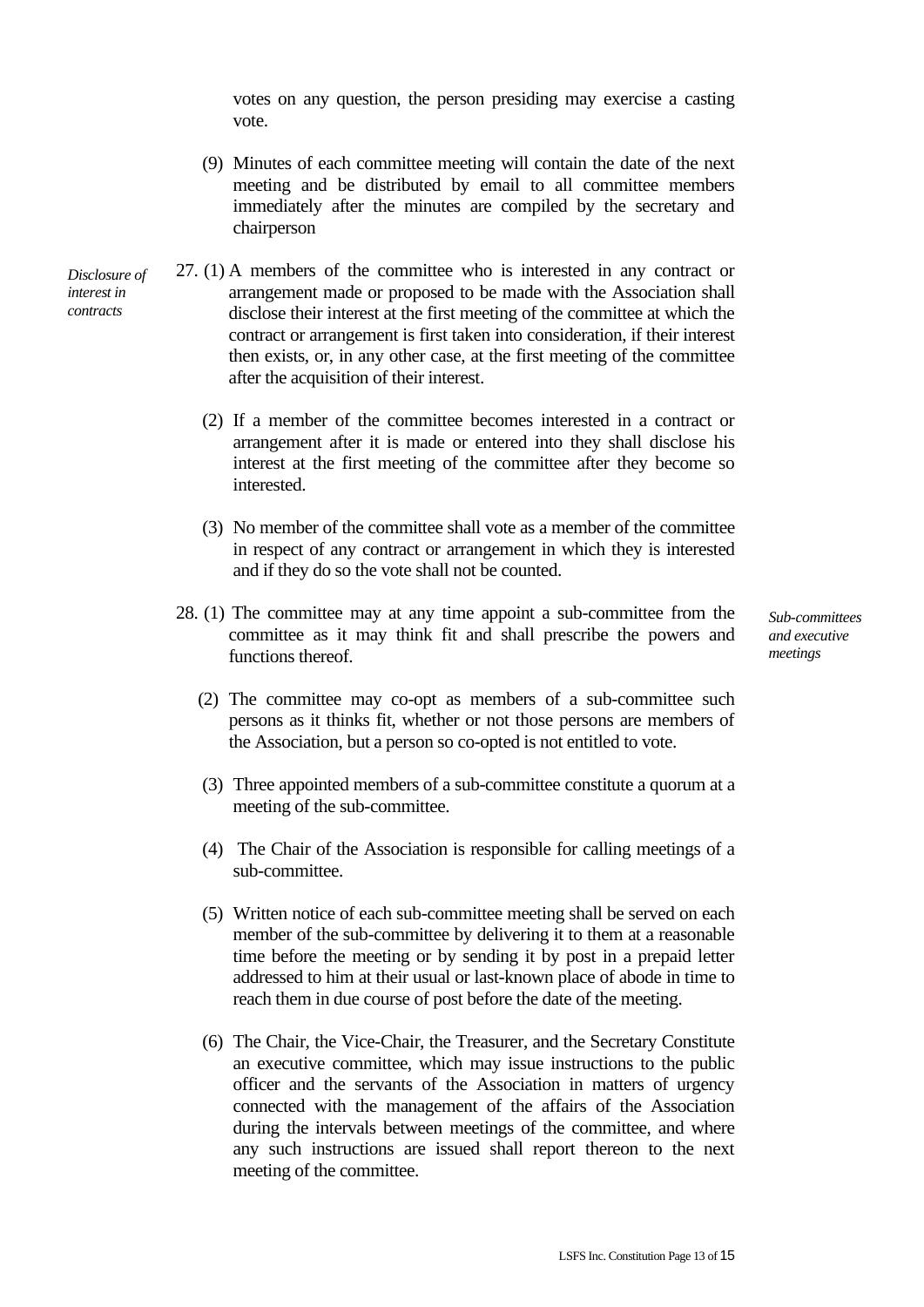| Subscription   | 29. (1) Until otherwise fixed pursuant to sub-rule (2) of this rule the annual<br>subscription payable by members shall be the sum of \$2.                                                                                                                                                                                                                                                                                                                                                      |                         |
|----------------|-------------------------------------------------------------------------------------------------------------------------------------------------------------------------------------------------------------------------------------------------------------------------------------------------------------------------------------------------------------------------------------------------------------------------------------------------------------------------------------------------|-------------------------|
|                | (2) The amount of the annual subscription may be altered from time to<br>time by the committee.                                                                                                                                                                                                                                                                                                                                                                                                 |                         |
|                | (3) The annual subscription of a member is due and payable at the time of<br>lodgement of the form of registration,                                                                                                                                                                                                                                                                                                                                                                             |                         |
|                | 30. The financial year of the Association is the period beginning on 1 March<br>in each year and ending on the last day of February next following.                                                                                                                                                                                                                                                                                                                                             | <b>Financial Year</b>   |
| <b>Notices</b> | 31. A notice may be served by or on behalf of the Association upon any<br>member either personally or by sending it through the post in a prepaid<br>letter addressed to the member at their usual or last known place of<br>abode.                                                                                                                                                                                                                                                             |                         |
|                | 32. (1) Subject to this rule, the committee may expel a member from the<br>Association if, in the opinion of the committee the member has been<br>guilty of conduct detrimental to the interests of the Association or<br>contrary to the LSS community commitment.                                                                                                                                                                                                                             | Expulsion of<br>members |
|                | (2) The expulsion of a member pursuant to sub-rule $(1)$ of this rule does<br>not take effect-<br>(a) until the expiration of fourteen days after the service on the member<br>of a notice under sub-rule $(3)$ of this rule; or<br>(b) if the member exercises their right of appeal under this rule, until the<br>conclusion of the special general meeting convened to hear the<br>appeal, whichever is the later date.                                                                      |                         |
|                | (3) Where the committee expels a member from the Association, the<br>public officer of the Association shall without undue delay, cause to<br>be served on the member a notice in writing -<br>(a) stating that the committee has expelled the member; and<br>(b) specifying the grounds for expulsion; and<br>(c) informing the member that if they so desire they may, within<br>fourteen days after service of the notice on them, appeal against the<br>expulsion as provided in this rule. |                         |
|                | $(4)$ A member on whom a notice under sub-rule $(3)$ of this rule is served<br>may appeal against the expulsion to a special general meeting by<br>delivering or sending by post to the public officer of the Association,<br>within fourteen days after the service of that notice, a requisition in<br>writing demanding the convening of such meeting for the purpose of<br>hearing their appeal.                                                                                            |                         |
|                | (5) Upon receipt of a requisition under sub-rule (4) of this rule, the public<br>officer shall forthwith notify the committee of its receipt and the<br>committee shall thereupon cause a special general meeting of                                                                                                                                                                                                                                                                            |                         |